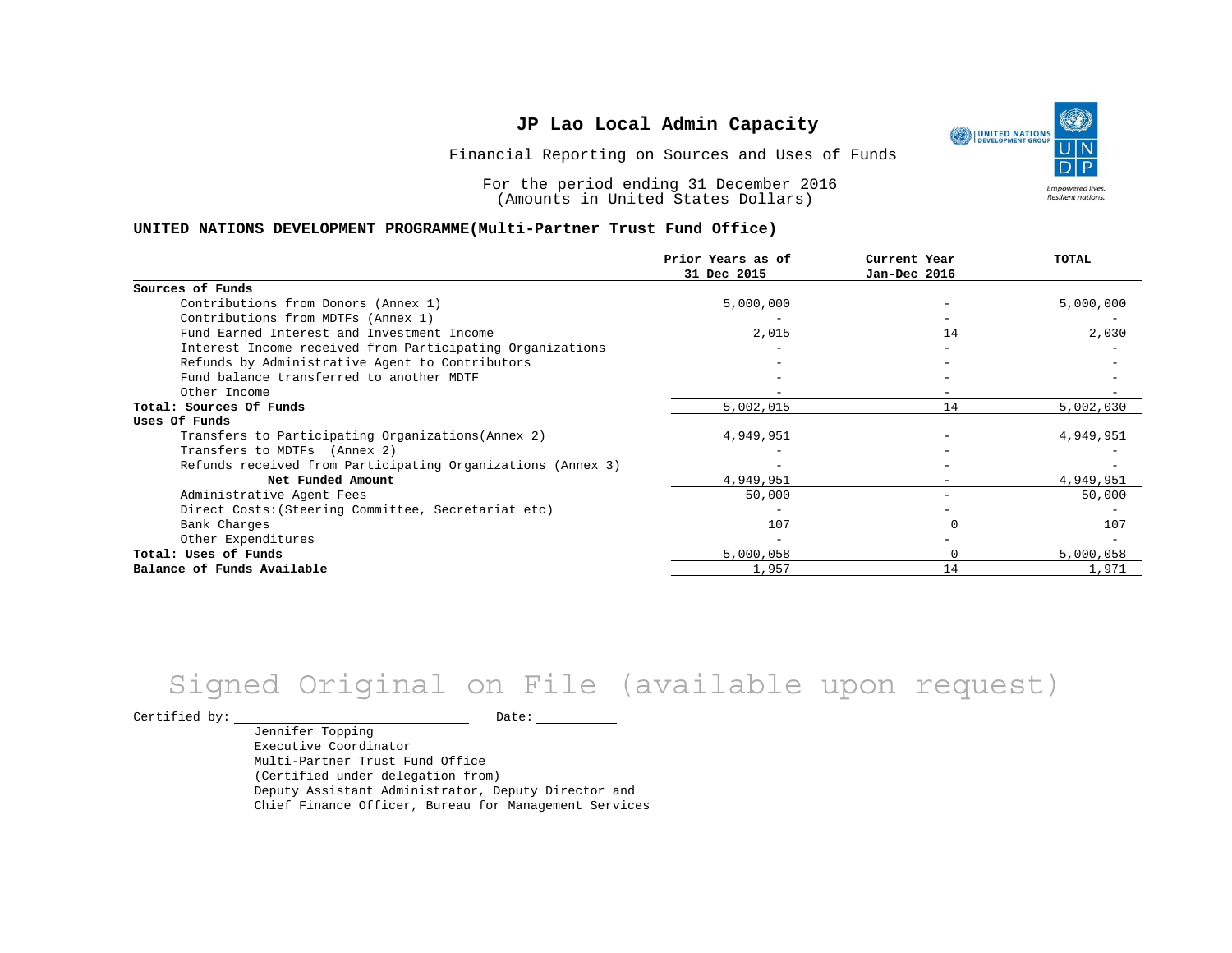

Financial Reporting on Sources and Uses of Funds

For the period ending 31 December 2016 (Amounts in United States Dollars)

#### **UNITED NATIONS DEVELOPMENT PROGRAMME(Multi-Partner Trust Fund Office)**

**Annex - 1: Contributions**

|                           | Prior Years as of | Current Year                 | TOTAL     |
|---------------------------|-------------------|------------------------------|-----------|
|                           | 31 Dec 2015       | Jan-Dec 2016                 |           |
| From Contributors         |                   |                              |           |
| GOVERNMENT OF LUXEMBOURG  | 1,000,000         | $\qquad \qquad \blacksquare$ | 1,000,000 |
| GOVERNMENT OF SWITZERLAND | 4,000,000         | $\overline{\phantom{0}}$     | 4,000,000 |
| Total: Contributions      | 5,000,000         | $-$                          | 5,000,000 |

## Signed Original on File (available upon request)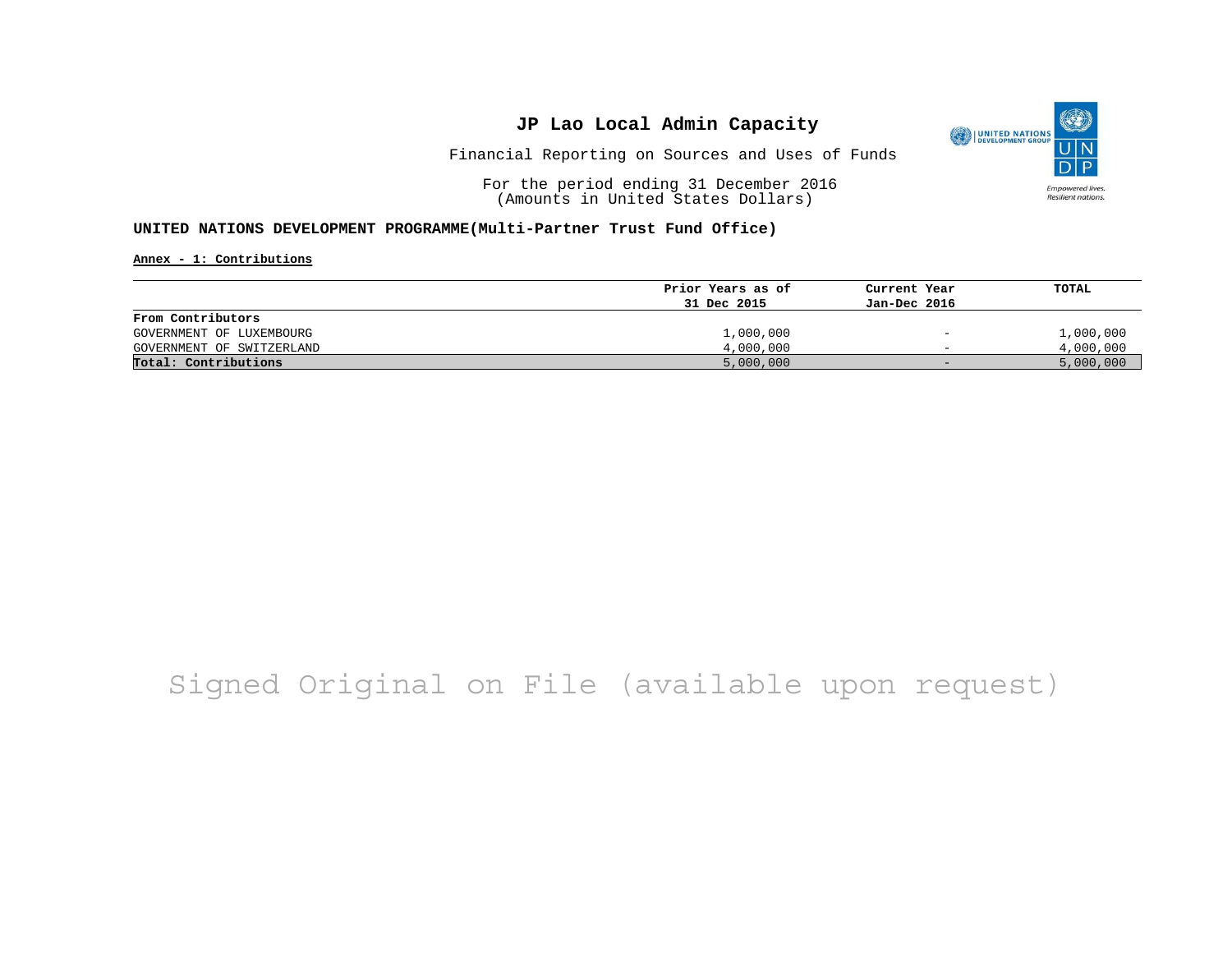

Financial Reporting on Sources and Uses of Funds

For the period ending 31 December 2016 (Amounts in United States Dollars)

#### **UNITED NATIONS DEVELOPMENT PROGRAMME(Multi-Partner Trust Fund Office)**

**Annex - 2: Transfers**

|                                | Prior Years as of | Current Year             | TOTAL     |
|--------------------------------|-------------------|--------------------------|-----------|
|                                | 31 Dec 2015       | Jan-Dec 2016             |           |
| To Participating Organizations |                   |                          |           |
| UNCDF                          | 2,610,191         | $\qquad \qquad -$        | 2,610,191 |
| <b>UNDP</b>                    | 2,339,760         | $\overline{\phantom{a}}$ | 2,339,760 |
|                                |                   |                          |           |
| Total Transfers                | 4,949,951         | $-$                      | 4,949,951 |

## Signed Original on File (available upon request)